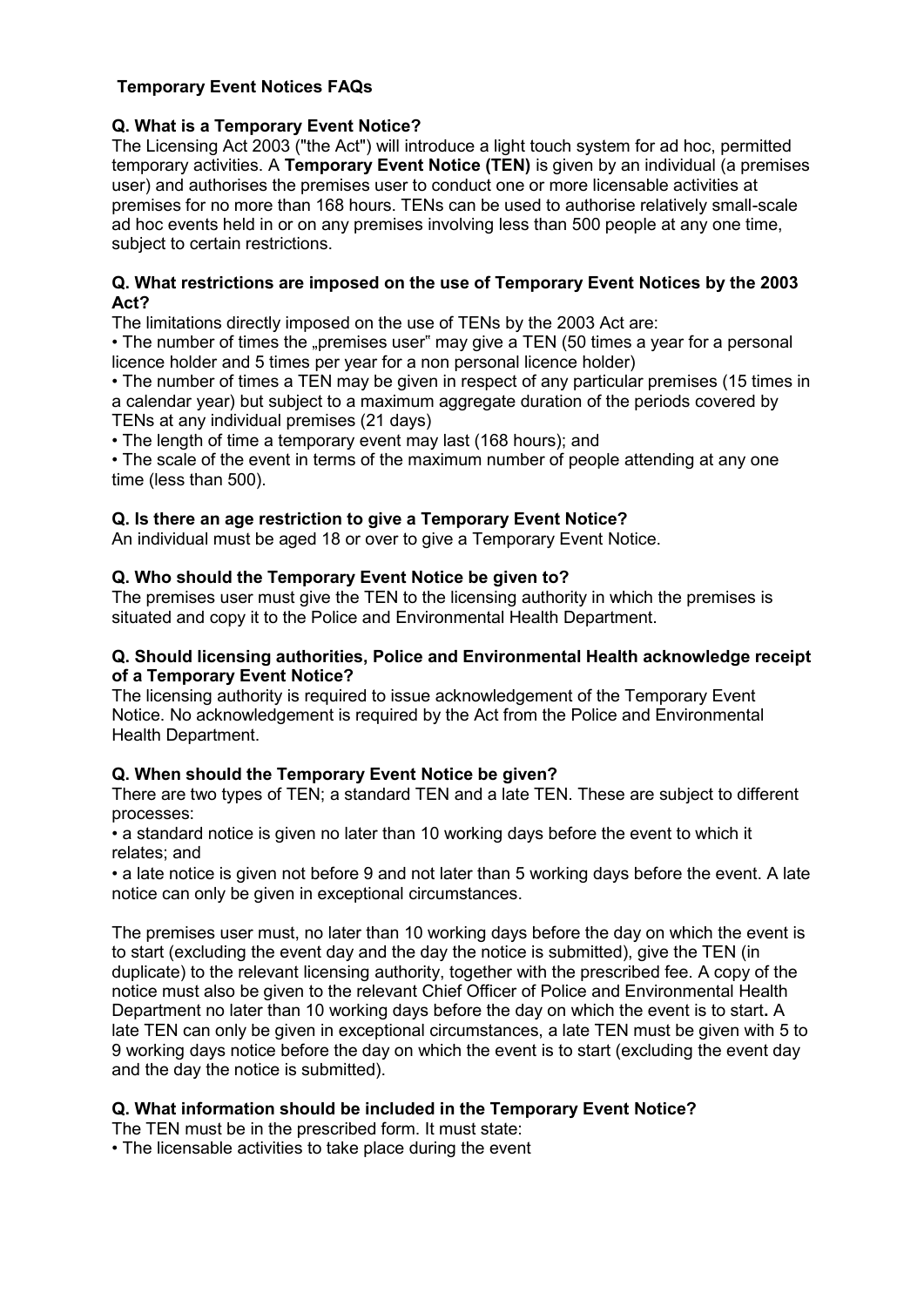• The period (not exceeding 168 hours) during which it is proposed to use the premises for licensable activities

 • The times during the event period that the premises user proposes that the licensable activities shall take place

 • The maximum number of persons (being less than 500) which it is proposed should, during those times, be allowed on the premises at the same time

 • Where the licensable activities include the supply of alcohol, whether the supplies are proposed to be for consumption on the premises or off the premises or both; and • Any other matters prescribed by the Secretary of State.

#### **Q. Are there extra restrictions when a Temporary Event Notice includes the supply of alcohol?**

 Where the relevant licensable activities include the supply of alcohol, the notice must make it a condition of using the premises for such supplies, that all such supplies are made by or under the authority of the premises user (i.e. the person who applied for the TEN).

# **Q. Can a person give more than one Temporary Event Notice at the same time?**

Yes. There is nothing to prevent simultaneous notification of multiple events at a single time provided the restrictions on the use of TEN"s are observed.

## **Q. Can you give a Temporary Event Notice on behalf of someone else?**

No. The "premises user" is the individual who must give the Temporary Event Notice.

## **Q. How many Temporary Event Notices can each person give?**

A personal licence holder will be able to give a TEN in relation to licensable activities on up to 50 occasions in each year (of which up to 10 may be "Late Notices"), the limit is 5 occasions in each year if that person does not hold a personal licence (of which up to 2 may be "Late Notices"). Both are subject to the limitation of 15 TENs in respect of the same premises.

### **Q. Can a Temporary Event Notice be withdrawn?**

 Yes. A Temporary Event Notice may be withdrawn by the "premises user" giving the licensing authority a notice to that effect no later than 24 hours before the beginning of the event period specified in the Temporary Event Notice.

## **Q. Who can object to a Temporary Event Notice?**

 Only the Police and the Environmental Health Department may intervene to prevent an event covered by a TEN taking place or agree a modification of the arrangements for such an event on the basis of any of the licensing objectives. However a licensing authority may issue a counter notice if the limits on TEN's will be exceeded.

## **Q. What reasons can be given for the objection of a Temporary Event Notice?**

 The Chief Officer of Police or the Environmental Health Department has to be satisfied that allowing the premises to be used in accordance with the notice would undermine the licensing objectives and must give an objection notice explaining the reasons why.

### **Q. How long do Police and Environmental Health Department have to object to a Temporary Event Notice?**

 The Police and local authority exercising environmental health functions have a period of three working days from when they are given the notice to object to it on the basis of any of the four licensing objectives.

#### **Q. What is the procedure once the Police or Environmental Health Department object to a Temporary Event Notice?**

 Except where a late TEN has been given, the relevant licensing authority must hold a hearing to consider the objection notice, unless the premises user, the Chief Officer of Police and the Environmental Health Department who gave the objection notice and the licensing authority agree that a hearing is unnecessary.